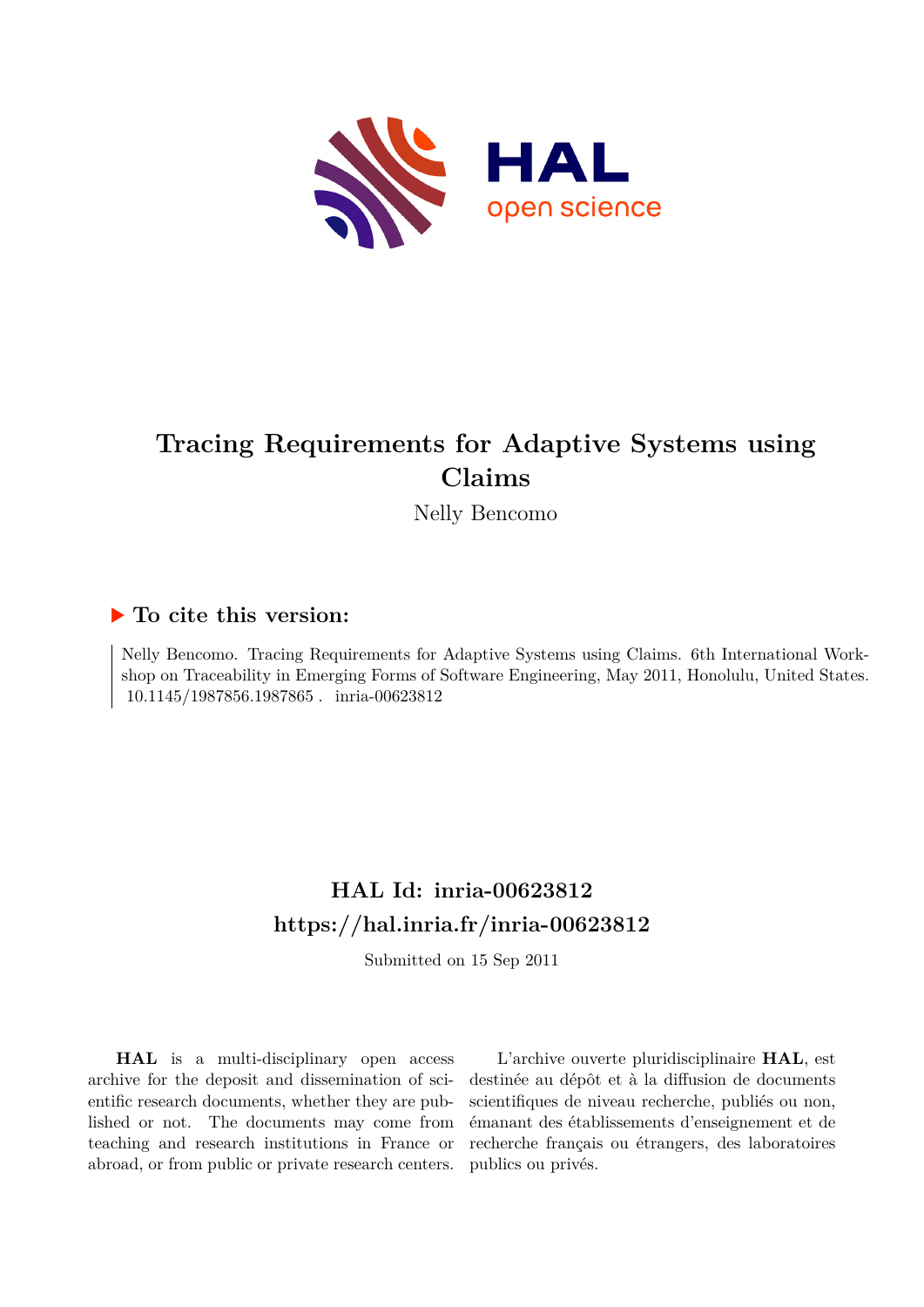## **Tracing Requirements for Adaptive Systems using Claims** <sup>∗</sup>

Kristopher Welsh School of Comp. & Comm. Lancaster University, UK k.welsh@lancaster.ac.uk

Nelly Bencomo INRIA Paris - Rocquencourt France nelly@acm.org

Pete Sawyer School of Comp. & Comm. Lancaster University, UK sawyer@comp.lancs.ac.uk

### ABSTRACT

The complexity of environments faced by dynamically adaptive systems (DAS) means that the RE process will often be iterative with analysts revisiting the system specifications based on new environmental understanding product of experiences with experimental deployments, or even after final deployments. An ability to trace backwards to an identified environmental assumption, and to trace forwards to find the areas of a DAS's specification that are affected by changes in environmental understanding aids in supporting this necessarily iterative RE process. This paper demonstrates how claims can be used as markers for areas of uncertainty in a DAS specification. The paper demonstrates backward tracing using claims to identify faulty environmental understanding, and forward tracing to allow generation of new behaviour in the form of policy adaptations and models for transitioning the running system.

#### Categories and Subject Descriptors

D.2.1 [Software Engineering]: Requirements/Specificationsdesign, software architectures

#### General Terms

Design, Documentation

#### Keywords

Claims, requirements, traceability, adaptive systems

#### 1. INTRODUCTION

A Dynamically Adaptive System (DAS) monitors its environment at runtime, and adjusts its behaviour according to monitored changes. Specifying a system that is to operate in

<sup>∗</sup>Partially supported by Marie-Curie Requirements@run.time, EU DiVA, and EU CONNECT projects.

*TEFSE* '11, May 23, 2011, Waikiki, Honolulu, HI, USA

Copyright 2011 ACM 978-1-4503-0589-1/11/05 ...\$10.00.

a complex, changeable environment is a challenging task, involving analysis of multiple sets of potentially disparate environmental conditions. The likelihood of Requirements Engineers fully understanding the operating environment and specifying a DAS that will successfully identify, and have the flexibility to operate in, all encountered environmental conditions at the first attempt is therefore remote.

The ability of reusable adaptive infrastructures such as GridKit [4] to utilise adaptive behaviour specifications in the form of adaptation policies means that the task of adjusting a DAS's adaptive behaviour can be less complex than the task of reprogramming a system, where such adaptive behaviour is hard-coded. However, any RE process that takes advantage of this flexibility to allow multiple iterations of proposed adaptive behaviour to be explored (e.g. through prototyping), needs to allow practitioners to "go back to the beginning" and refine their domain understanding as knowledge improves, before reconsidering the DAS's adaptive behaviour. In other words, some requirements tracing activity is promoted as essential standard practice when performing RE for a DAS. We promote the use of recorded assumptions made during the requirements modelling process to provide a means of documenting and tracing the decisions made during the modelling process. By recording assumptions on DAS models, it becomes possible to revisit them in light of changed information or new understanding as necessary. This revisiting of previously made decisions can be done by humans later in the RE process, or potentially by the DAS itself at runtime. In this paper we focus on the work done by humans (off-line).

This paper demonstrates that the ability to trace backwards to previously captured areas of uncertainty, along with knowledge of a DAS's proposed adaptive behaviour, allows for a relatively straightforward identification of the configurations (defined in the adaptive behaviour specification) affected by a change in high-level domain understanding. This paper also demonstrates that the same captured uncertainty information, along with knowledge of the DAS's proposed adaptive behaviour, can be used to trace forwards after a change, allowing a modified specification for a DAS's adaptive behaviour to be generated from modified models to achieve requirements model-driven development.

The paper is organised as follows: Section 2 discusses related work. Section 3 shows how claims can be used to mark areas of uncertainty for future tracing. Section 4 and 5 demonstrate the backwards forward tracing. Section 6 concludes the paper.

Permission to make digital or hard copies of all or part of this work for personal or classroom use is granted without fee provided that copies are not made or distributed for profit or commercial advantage and that copies bear this notice and the full citation on the first page. To copy otherwise, to republish, to post on servers or to redistribute to lists, requires prior specific permission and/or a fee.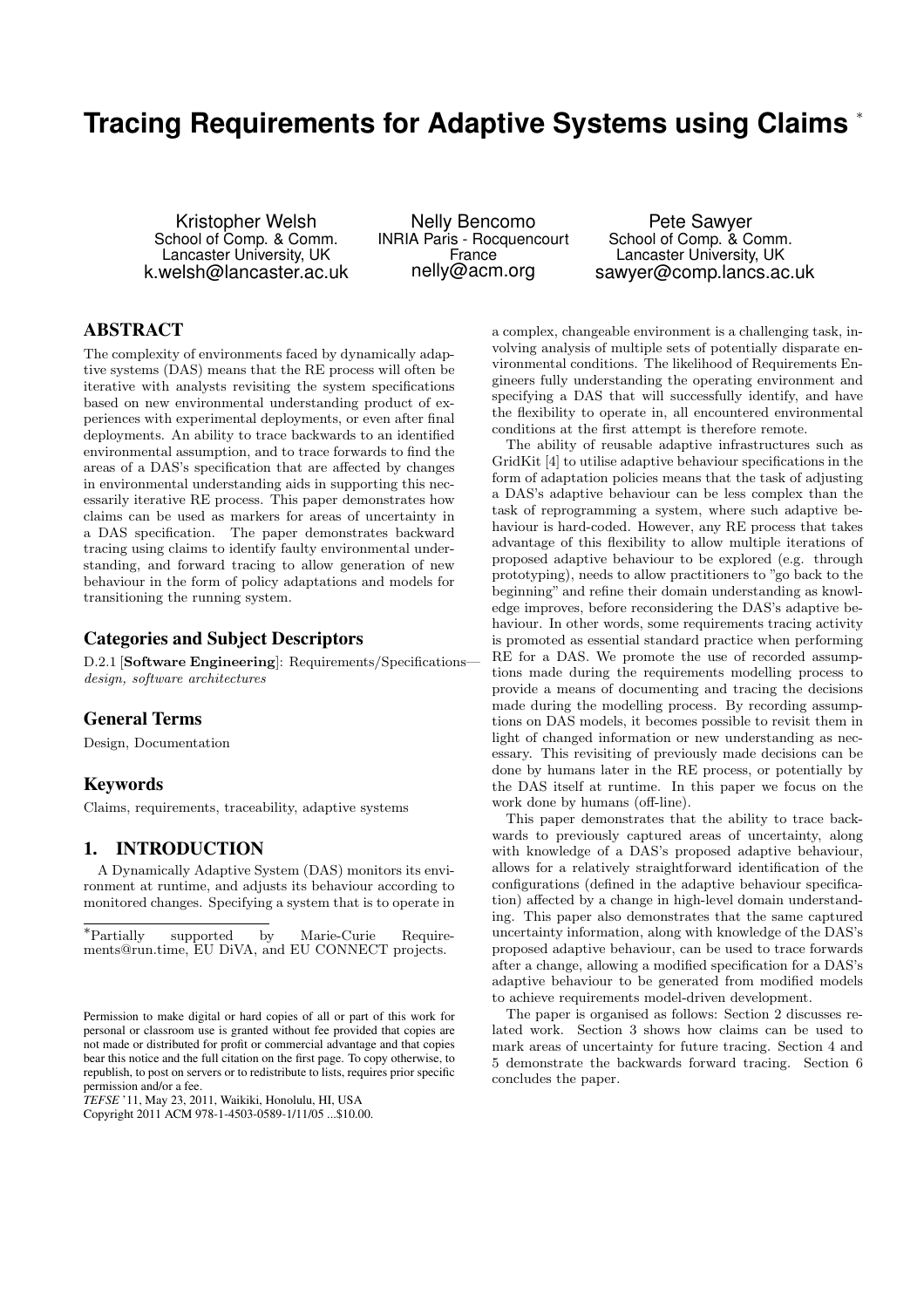#### 2. RELATED WORK

The study of requirements for DASs shares their initial roots with the research field Requirements Monitoring, which proposed the run-time collection of data to assess a system's conformance to its requirements [9]. The possibility of taking action when monitoring data indicates sub-optimal performance is a natural extension of this work. Several authors [10, 13] report on the use of goals for modelling requirements for DASs, using i\* [13] and KAOS [8]. The strength of goal modelling when dealing with DAS requirements lies in the inherent ability to reason about alternate goal attainment strategies, and partial goal fulfilment. The RE community is beginning to consider how systems can utilise these models at runtime to guide their adaptive behaviour [5].

We have previously proposed the use of claims to enhance the traceability of DAS requirements models [12], demonstrating that a relatively simple record of an assumption made can be used to support requirements evolution. In this paper, we extend our previous work to demonstrate forward tracing using the same captured assumptions, modelled as claims, to derive modified adaptive behaviour as models evolve.

There is some existing work aimed at traceability in modeldriven development. Specifically [2] and [7] address techniques to account for how requirements relate to the various artefacts created during the design phase. However, none of these works investigate traceability of requirements to support changes in requirements specifications. These changes may arise because of actual changes to the requirements of the application, or as a result of improved understanding of the environment in an iterative software development process. Uncertainty plays an important role in any softwarebased system that needs to evolve and adapt continuously to meet the goals [11]. In [3], authors discuss traceability in the presence of uncertainty. Similar to our work, authors propose to attach supplementary information to traceability links. This additional information describes the confidence and the rationale for its creation. The authors take into account the fact that the rationale that supports design decisions is often based on assumptions and beliefs. However, in contrast to our work, their work focuses on the case of software product lines and their evolution during software life cycle. Our work focuses on evolution due to run-time adaptation. As in [11], this paper, argue that the focus of managing uncertain information should be on the rationale used to come to a decision. The decision may be taken either during design or requirements.

#### 3. CLAIMS IN GOAL-BASED MODELS

In our LoREM (Levels of RE for Modeling), process a DAS is conceptualised as a set of distinct programs (target systems) designed to operate in a particular domain. Each target system and the conditions that trigger the DAS to adapt from one target system to another are explicitly modelled. An i\* Strategic Rationale (SR) model is developed for each target system, showing the solution strategies employed by the DAS to achieve its goals and best satisfy its softgoals for a specific domain. This model is known as a level-one SR model, and forms the focus of the tracing work described in this paper. Underpinning LoREM is an assumption that a DAS must satisfice a set of NFRs, but that the balance of satisficement and the consequent trade-offs differs according to domain. Thus, an understanding of a DAS's adaptive be-

haviour can be reached by analysis of the different trade-offs made, and resultant configuration decisions, made in a set of LoREM level-one SR models

Figure 1 shows a level-one SR model for one of the target systems of an adaptive satellite navigation system to be installed on suitably mobile telephones. The system provides verbal navigation cues to a driver en-route to a destination selected in advance. Two types of navigation cues are supported: turn navigation and lane navigation. Using turn navigation, the system provides verbal instructions to take left or right turns, to join or leave a motorway as necessary. Using lane navigation, the system also gives the driver advance notice of which lane they need to be in, and instructions to change lanes should the driver be approaching a junction in the wrong lane. Lane navigation offers greater detail, reducing the chance of the driver having to make a dramatic, late lane switch to make a turn. However, these precise navigation instructions require accurate location data. Should the calculated location be out even by a few meters, the system may issue an incorrect instructions, potentially confusing the driver or even causing an accident.

The system supports two different sources of location data, with the phone's operating system switching between the two: a GPS receiver or cell-tower triangulation. The location supplied by a GPS receiver is relatively accurate, but requires line-of-sight to three or more GPS satellites. In built-up or hilly areas this requirement can be difficult to achieve. The location data supplied by the user's mobile network provider varies in accuracy according to the number of cell towers the phone is currently within range of: the more towers in range, the more accurate the triangulated location. The accuracy offered by cell-tower triangulation is inferior to that offered by GPS. Thus, the adaptive satellite navigation system's operating environment can be partitioned into two distinct domains: GPS Signal Available (D1) and GPS Signal Unavailable (D2). Figure 1 shows the level-one SR model for the S1 target system, to operate in domain D1.



Figure 1: Level-One SR Model for S1 Target System

In Figure 1, the goal: "Provide Directions" is satisfied by the completion of the task: "Offer Verbal Navigation". This task is decomposed into the goals "Calculate Fastest Route", "Find Current Location" and, most importantly, "Provide Verbal Cues". The "Calculate Fastest Route" and "Find Current Location" goals could be modelled as having several alternate means of satisfaction, and are omitted here for simplicity and brevity. Our concern: the "Provide Ver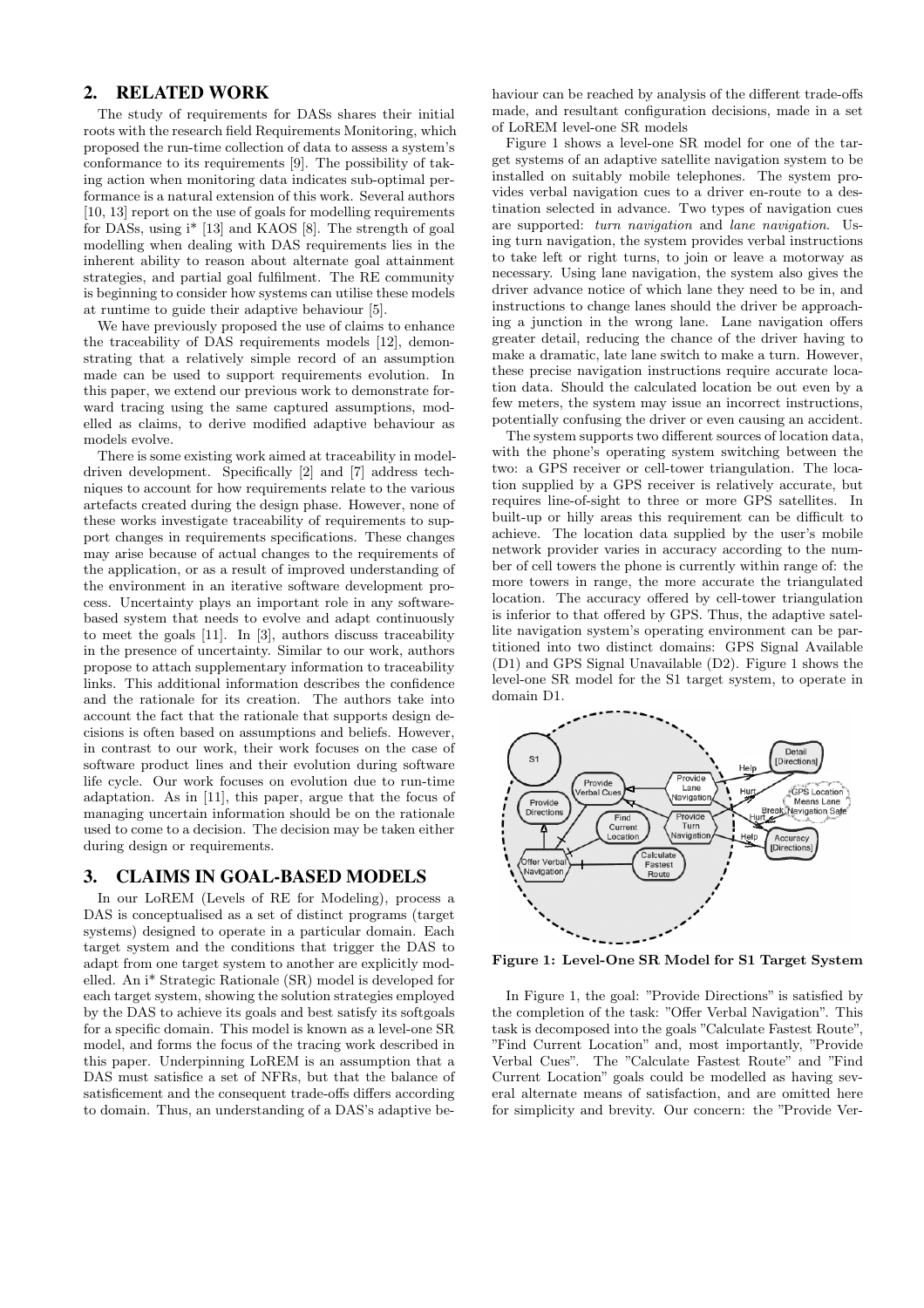bal Cues" goal, may be satisfied by completing either the "Provide Turn Navigation" task, or the "Provide Lane and Turn Navigation" task. The two softgoals, represented by the lozenges on Figure 1, are early manifestations of the system's NFRs: the accuracy and the detail of the provided directions. The system would naturally attempt to maximise both qualities, but an acceptable limit or measurement for either is ill-defined, hence their classification as softgoals.

In the D1 domain, the current location is found using the phone's GPS receiver. Thus, the accuracy of the location is relatively high. A relatively high degree of location accuracy means that, should lane navigation be used, there will be a relatively low incidence of incorrect navigation cues being issued based on faulty location information. To reflect this rationale a claim, represented by a cloud-like symbol, is included in Figure 1. The "GPS Location Means Lane Navigation Safe" claim is attached to the hurt contribution link running between "Provide Lane and Turn Navigation" and "Accuracy [Directions]" with a break contribution. Using this construction, the claim's rationale argues that the previously assumed consequence of providing lane navigation: that there is a greater risk of inaccurate navigation cues, given the greater dependency on accurate location information is insignificant in this domain, and should be overlooked. It is also possible to attach a claim to a contribution link on the model using a make contribution, which would argue that the attached contribution should be lent extra credence in this domain. With "Provide Lane and Turn Navigation" now having a help contribution link, and a hurt contribution link given less credence, the deadlock between the contribution links on the model is broken, and the choice to select "Provide Lane and Turn Navigation" when specifying the S1 target system becomes natural.

For the S2 target system, the level-one SR model is similar, with the exception of the claim discussed above. For the S2, a Cell-Tower Location Means Lane Navigation Unsafe" is attached to the hurt contribution link between "Provide Lane and Turn Navigation"and "Accuracy [Directions]". However, the claim in the S2 target system's model uses a make link, meaning that "Provide Lane and Turn Navigation" negative contribution is lent extra credence.

Claims [6] are used to argue rationale. Claims are simple statements of fact, and when attached to a contribution link speak to the contribution's importance. This differs from the use of fine-grained contribution links in i\* models, which speak to a contribution's magnitude. We have argued [12] that the use of single claims in i\* SR models for DASs improves the traceability of the models. Here we focus on the use of hierarchies of claims to scope uncertainty in DAS specifications, forward and backward tracing and the associated areas of uncertainty.

To use claims as markers for areas of uncertainty in the analyst's understanding of the operating environment, or the DAS's interaction with it, more detail is often required than that contained in the simple statement of fact contained in a single claim. While claims provide the rationale for selection of one strategy over another, the derivation of a claim may be obscure. A claim derivation is obscure if the logic of the claim is not obvious from its name. The NFR Framework [6] contained a mechanism for examining the basis of a claim hierarchically by ANDing and ORing combinations of supporting facts and assumptions, also modelled as claims in a claim refinement model. The refinement model for the example is depicted in Figure 2.



Figure 2: Simple Claim Refinement Model

The simple claim hierarchy depicted in Figure 2 shows that the "GPS Location Means Lane Navigation Safe" is derived from the combination of two supporting claims: "Lane Navigation Accurate if Given Accurate Location" and "GPS Location is Accurate". Should either supporting claim later turn out to be incorrect; the derived claim, as it appears on the level-one SR model (Figure 1), would also be incorrect. In this example, both of the supporting claims are essentially assumptions about the accuracy of GPS, and the required level of location accuracy for verbal lane navigation to be acceptably accurate. Without strong supporting evidence for these assumptions, the claims are representative of an area of uncertainty in the system's specification. The tracing to and from these areas of uncertainty that the next two sections of the paper discuss.

#### 4. BACKWARDS TRACING

The claim depicted in Figure 1 is a rather broad assumption. By capturing this assumption, the implied uncertainty in the assumption's holding is available for tracing. The Claim Refinement Model in Figure 2 provides more detail on the assumption's basis, and thus narrows the scope of the captured uncertainty to that denoted by the two supporting claims. Examining Figure 2, it is clear that the uncertainty in the broader, derived claim stems from uncertainty about whether GPS location data really is accurate enough for lane navigation to be reliable, and whether lane navigation is reliable enough even when given relatively accurate location data. The use of a Claim Refinement Model thus not only serves to capture the basis of an assumption, but identifies the sources of uncertainty in the assumption's validity. Once identified, these sources of uncertainty, represented by claims, can be used as tracing artefacts.

It may be found during prototyping that lane navigation voice cues are too often incorrect, and sometimes multiple contradictory cues are issued, despite lane navigation only being used when the more accurate GPS location data is available. In this instance, it is a simple task to identify the target system to undergo scrutiny: lane navigation is only enabled in S1. Thus, the decision to use lane navigation in S1 is studied. The basis for the decision is clearly indicated by the claim "GPS Location Means Lane Navigation Safe" on the level-one SR model. This claim is, in turn, based on the two underlying claims depicted in Figure 2.

A brief analysis of the erroneous behaviour (the system enabling lane navigation when location data is not accurate) leads to the claim "GPS Location is Sufficiently Accurate" being found faulty. Thus, it is possible to use even a brief record of assumptions and their basis to trace backwards